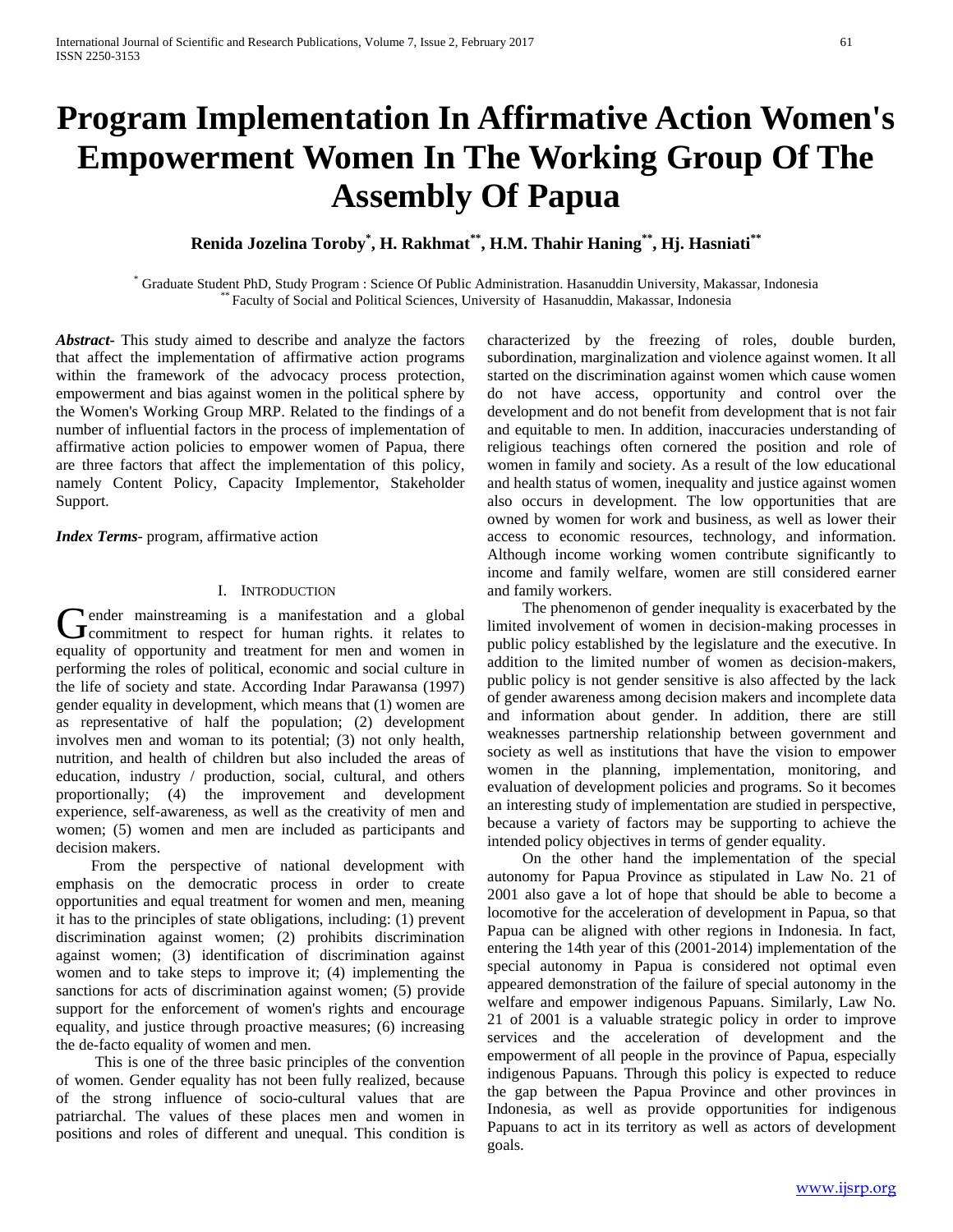Over the normative context as noted above is a special autonomy for Papua Province is basically giving wider powers to the provincial government and the Papuan people to organize and take care of themselves in the framework of the Unitary Republic of Indonesia. Wider powers means also include the authority to regulate the use of natural resources in the province of Papua for the greater prosperity of the people of Papua, empowering potential economic, social and cultural rights owned including giving a significant role for indigenous Papuans through its representatives to be involved in the process of formulation of regional policies, determining strategy of development by respecting the equality and diversity of community life in Papua Province. As a result of the introduction of special autonomy, then there are different enforcement given to the Government of Papua Province.

 Several facts motivating factor tendency to establish gender equality in the region of Papua as outlined above, it seems unable to give a positive effect for the creation of idealism that leads to empowerment and Traffic of women in the political sphere, at least be able to open a more positive space in the political process there. One thing and another, different driving factors referred to above seems not yet fully based on the relationship of various things, such as has not been the integration into the realm of social culture of Papua, organizational factors that do not support efforts towards the promotion of gender and other factors that have not been analyzed more in depth by experts on public policy implementation.

 From the standpoint of the socio-cultural, Papua province was built, developed and implemented based on the number of basic values derived from the customs of the people of Papua, nationalism, which is based on universal principles of humanity and respect for democracy and human rights. These basic values is a fundamental principle and the atmosphere mysticism people of Papua, became the philosophy of Law No. 21 of 2001 on Special Autonomy for Papua Province is implicitly stated in the preamble to weigh, containing a number of recognition and commitment of the Government of the Republic of Indonesia. Recognition in question is related to the factual conditions in Papua before the implementation of the Special Autonomy Law and a number of important agenda improvements that will be implemented in the era of special autonomy, namely:

 Representative of women in the MRP in question is to be able to represent all levels to the lowest. It represents the interests of women only to districts / cities but to the villages as well as attention to issues primordial in society. Therefore the Papua People's Assembly as an institution empowerment of the people of Papua are not only concerned with urban women or educated, but for women who are not educated even to have local knowledge which can be used as reference in taking a policy that will be implemented by the community and all women in the province of Papua.

 The participation of women is definitely on the Papua People's Assembly membership by itself can provide aspirations of Papuan women in the form of advice, assessment and consideration of the draft regulations or areas that do not harm women and ensure the establishment of equality and justice in all areas of life.

 MRP is an institution cultural representation of Papuans who have certain powers. This means that such authority is

limited to matters or certain aspects only. The scope of certain powers within the framework of the protection of the rights of indigenous people of Papua based on the respect for tradition and culture, empowerment of women and strengthening religious harmony (Muhammad A. Musa'ad and Renida J. Toroby, 2006: 62).

 One substance that studies in the perspective of local government advocacy policy implementation within the framework of the process of protection, empowerment and alignments to women in politics is to explain various phenomena associated with the various characters of problems in the process of implementing the policy set forth in the form of advocacy programs. The relationship between the relevant agencies and social and cultural phenomenon became the main focus in this study. Based on the above description of the phenomenon is that the study concentrated on various questions as follows: What are the factors that affect the implementation of affirmative action programs, in the form of protection advocacy, empowerment and bias against women in the political sphere by the Women's Working Group MRP ?. Objective : To describe and analyze the factors that affect the implementation of affirmative action programs within the framework of the advocacy process protection, empowerment and bias against women in the political sphere by the Women's Working Group MRP.

#### II. RESEARCH METHODS

#### **The type and location of research**

 Based on these objectives, the approach used in this study is a qualitative research paradigm is based on a qualitative descriptive approach.

 This research was conducted in the Office of the Papua People's Assembly (MRP) on grounds that one element of the MRP is a female element that one authority is channeling aspirations, attention to complaints of indigenous peoples, religious groups and women and facilitating follow-up resolution.

#### **The research instrument**

 With regard to the instruments used in this study, the main instrument used is interview, observation guidelines and documents related to the research problem developed in the field and after analysis to be research documents.

#### **Data analysis technique**

 Data analysis technique used in this study is qualitative data, following the concept of Miles and Huberman, (2009: 16- 20).

# III. RESULTS AND DISCUSSION

# **A. Factors Affecting Implementation of Affirmative Action Program in Women's Empowerment**

 There are three factors that affect the implementation of this policy, namely, (1) Content Policy, (2) Capacity Implementor, (3) the support of stakeholders. These three factors are the authors conclude and authors take on some similarities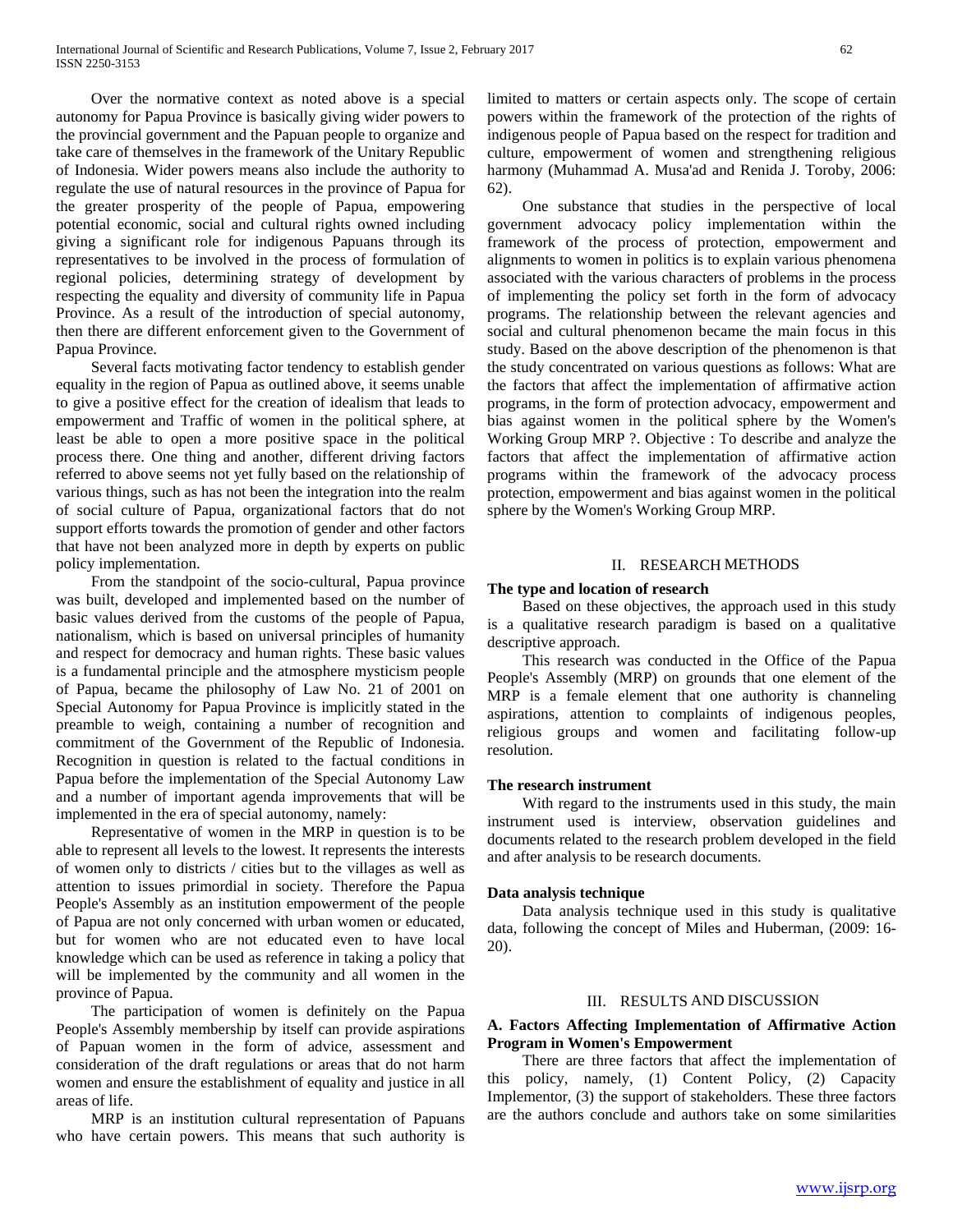that put forward by policy experts about the factors that influence public policy implementation.

 As a form of affirmative policies in order to empower women in Papua special autonomy as outlined in article 23 letter e and Article 47 of Law No. 21, 2001 also in MRP Decision No. 1 / MRP / 2014 on the Establishment of Activity Plan and Schedule of Events MRP Women's Working Group Session Year 2014 Advocacy Program in the framework of protection, empowerment and alignments in the political sphere, namely the right to political representation. Many women do not play a role in politics, among others due to the limited opportunities and confidence for women as policy makers and decision makers with public interests. It also limited the proportion of women in the executive and legislative branches.

# *1. Content Policy*

 The contents of the policy is a means to overcome the problems of the public. The contents of a policy will affect the success of the implementation of the policy so that the contents of a policy must be clear and unequivocal and encapsulate the political accommodate the interests of the entire stakeholders. Implementation of policies may fail because it is still vague contents of a policy.

 Grindle (1980), is determined by the content and the context of policy implementation. The basic idea is that once the policy is transformed, then the implementation of the policy carried out. The success is determined by the degree of implementability of the policy.

 Associated with factors that affect the implementation of the program affirmations seen from the contents of policies that affect the implementation very closely related to the purpose of a policy is made. The purpose of a policy is made by the Head of Development Planning Agency at Sub-National Level Papua Province, Moh. A. Musa'ad, stating that

 "The commitment of the Government and the people of Papua for reform has spawned awareness and new ideas in handling various problems that characterizes the lives of people in Papua full diversity of social, cultural life of local communities on the one hand with the diversity of people from outside Papua on the other side. Accumulated issues pressing upon the people in Papua province has resulted in reduced public confidence in the seriousness of the Government of the Republic of Indonesia to build a society in Papua province. This doubt the situation could have been utilized by certain parties to provoke the creation of distrust to the Government with political propaganda that would lead to the hostility people of Papua with the Indonesian Government. If this is not anticipated either, it will be a threat to national integration. This situation is also exacerbated by the approach pattern ever undertaken by the Government of the new order that is both repressive approach to security through the DOM that in fact lead to human rights violations that result in improved sentiment Papuan people against the government at the time, the which then make it as a memoria passionis or memories of people Suffering. "(Interview, dated February 22, 2015).

 Another thing also expressed by Plt. Chief Representative of Komnas HAM Papua Province, Frits B. Ramandey, that :

 "The interests of a policy is essentially to resolve the issue or provide a way out of a problem. Special autonomy policy is a

policy that is created and becomes a middle ground of the problems that occurred in the land of Papua on the form of a rejection response to regional autonomy, expansion and demands for independence. Demands for political reform that occurred in areas in Indonesia also have an impact on the Papua. the demands of justice, improvement of living standard, the requirements of justice, the prosecution of human rights violations, improvement of broad political participation and the quality of democracy is a reality that can be accepted by the Central Government that the policy was raised.

 Chairman of the Working Group on Women MRP, Deborah Motte, stated that:

 "The contents of the policy of women empowerment in the special autonomy law is showcased in SK MRP No. 1 in 2014 is aiming to increase the representation of women in the legislature or in Parliament either DPRP Province, Regency and City Council in Papua. However, the problem is that SK MRP is only limited to giving consideration to the nomination submitted by political parties. SK why only give due consideration was strongly associated with MRP authority that is given consideration and approval only. It all depends on the political parties. But we are grateful that the policy of 30% representation in the nomination process should be fulfilled because if there is no sanction given to political parties. Well to achieve representation in parliament that is the obstacle for women to be on their own. "( Interview, dated February 4, 2016).

 Betty Puy, Head of Women Empowerment Jayapura, states that:

 "The contents of the empowerment policy that we do is a national policy with goals set even nationally for the empowerment of women. Policy-related affirmations are usually done mostly by the MRP agency, but we of servise usually ready to assist in implementing the policy in terms of facilitating it. "(Interview, dated 12 April 2016).

 Public policy directed at problem-solving process, and therefore public policy born because there is a problem. The problems can be solved well if the policy-making process involving all the components and the target group (target group). Has an important role in policy development and policy is a process of any change, where the change was geared towards the better.

 In the international community the idea of recognition referred to as affirmative action policy (the policy of affirmative action) which aims to provide opportunities and privileges to minority groups certain previously disadvantaged socio-political and historical for a certain period of time so that one minority group controlled access to resources and have the ability and equal opportunity to participate in social processes in various fields. Affirmative policies generally adheres to the principles of equality and discrimination. The assumption of minority groups in a weak position and do not have adequate resources for healthy competition and normal (Widjojo, et al, 2009).

 Based on the research it turned out that the contents of the policy of SK MRP No. 1 Year 2014 on the Establishment of Activity Plan and Schedule of Events Working Group on Women MRP Session Year 2014 Advocacy program in the framework of protection, empowerment and alignments in the political sphere, namely the right to political representation, does not describe the problem women's empowerment but its implementation only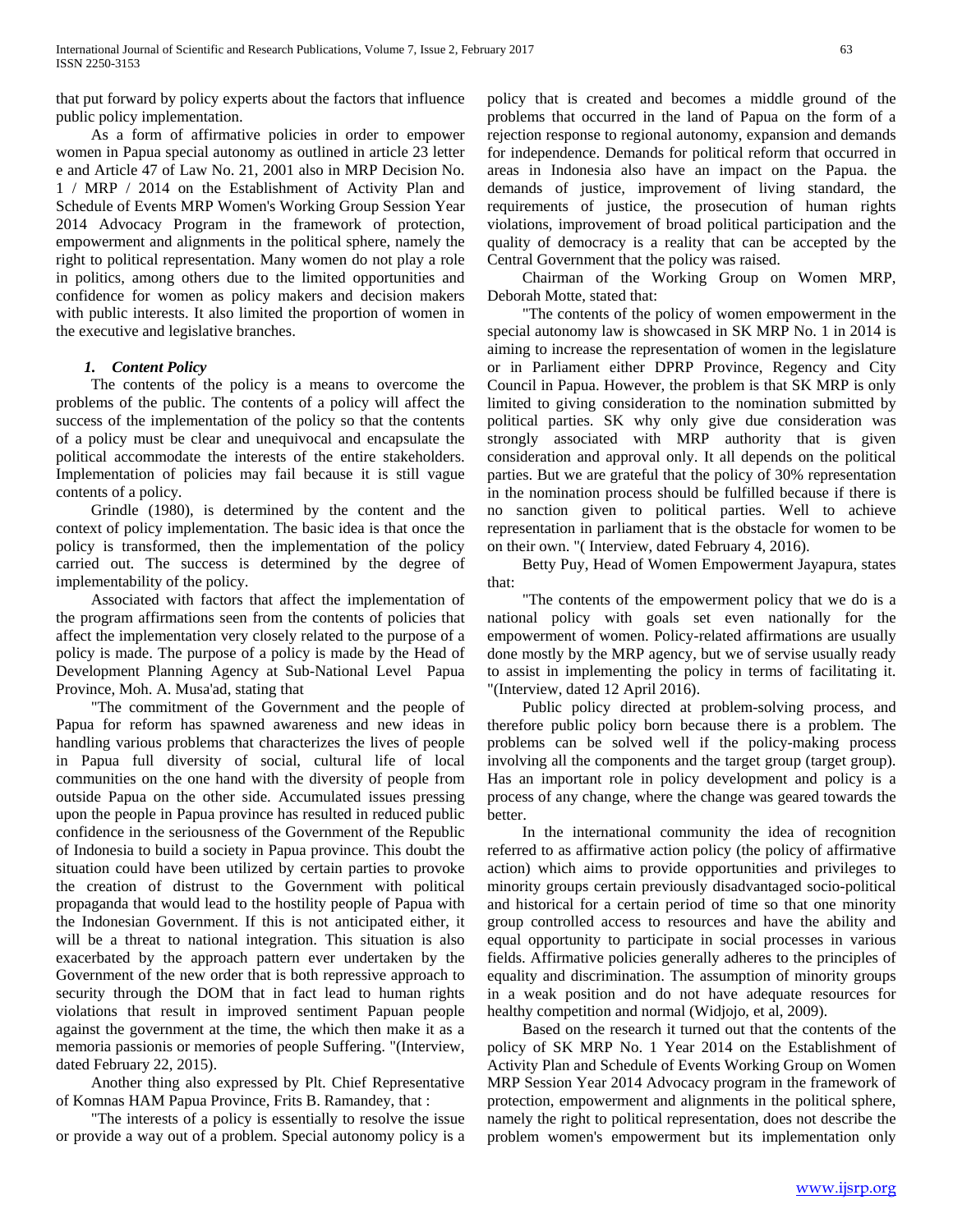limited appeal related to women's working group MRP 30% representation of women in the nomination process, which is also in the process of implementation is coordinated by the Office of women's empowerment District Jayapura and Jayapura City but only a facilitator to deliver material. While about 30% representation of women in the process of nomination by the political party is already a national provision. One could even say that the contents of the policy in the Women's Working group MRP is also no impact on the representation of women in legislative bodies. Case in Jayapura district legislature that has only one female.

### *Capacity Implementor*

 Implementor capacity (organizational structure, human resources support, coordination, supervision and so on. The organizational structure is too hirakis will certainly hamper the implementation process. Government delays in the implementation of Government Regulation on the MRP which is the spirit of special autonomy in Papua, which affects the exercise of the rights, duties and authority of the Papua People's Assembly. As stated by DR. Muh.A. Musa'ad, Head of Development Planning Agency at Sub-National Level Papua Province, that:

 "As a result of the delay on the MRP PP government set as one of the important institutions in the implementation of special autonomy in Papua, then of course this will have an impact on the effectiveness of Special Autonomy. It is based on the grounds that some of the dimensions of the political process in this matter of governance and development in Papua province as the embodiment of Special Autonomy policy can not take place as it should. Specific local regulations as regional legal instruments can not be made, because under the terms of applicable laws formulation process should involve MRP ". (Interview dated February 22, 2015).

 The same was stated by Head of Women Empowerment Jayapura, Betty Puy, that:

 " To implement the empowerment of women, especially in the city of Jayapura, we usually conduct internal discussions in the office to discuss the work program, outlining the work, set a time of activity, set goals to be achieved that are sustainable not exhausted its responsibility activities are also depleted. Hence Women Empowerment Jayapura City has five pilot villages on women's empowerment activities in the villages are always ongoing and we always keep an eye on. Even from this activity, the women have been able to create jobs for people in the village, for example in the manufacture of ceramics, in the village Skouw, manufacture woven bags, tissue box and wallet in the village Tobati and Wood Island. All of these activities are financed from the budget of the city of Jayapura and the father of the mayor give attention to these activities, even less so with his wife down to Ensure On direct that activities there. "(Interview, dated 12 April 2016).

 Chairman of the Working Group on Women MRP, Deborah Motte, also revealed that:

 "We must honestly admit that in order to implement programs to empower women, we still need a lot of guidance and input from various parties, which is why we always coordinate with the Provincial Women Empowerment and urban districts.

But not only that we also work closely with the Centre for Women's Studies in Cenderawasih University to conduct studies in advance of the program made by the Working Group MRP woman, before we execute it. One example of our cooperation is about handing hundred days without violence against women, it is a program of cooperation with the Agency Papua Province Empowerment, Women Empowerment Jayapura City and Women Empowerment Jayapura district. (Interview, dated February 4, 2016).

 Frits. B. Ramandey, Plt. Chief Representative of Komnas HAM Papua Province, that:

 "Looking at the function which is intended to represent and protect the indigenous people of Papua, it can be said that the presence of MRP is a special case within the government system of special autonomy in Papua. If we learn from the experience of handling cases of genuine protection of indigenous peoples (indigenius people) around the world, it can be said that the presence of this MRP is special in special autonomy in Papua. With the presence of MRP, the Papuan indigenous peoples are represented so that it can supervise, determine and helped plan the development that took place on its territory. With the presence of MRP, ensure that the acting Governor and deputy Governor of Papua will always be held by indigenous people for MRP decisive. To realize the establishment of the MRP agency which became the main spirit of the special autonomy status should be given more powers to carry out all its functions including the function of each working group in implementing its decisions, including the women's working group to implement the protection and empowerment of women. However I noticed that women's working group has not worked up to carry out the task function. I see that the availability of funds or budget to finance enough activities, but in terms of human resources, MRP or specifically also for women's working group should be supported by the presence of skilled staff or something to help implement a program to implement the program. It is important to set aside a number of demands which we have witnessed in Papua to dissolve the MRP because they have been unable to protect the rights of indigenous Papuans basic protection even against women ". (Interview, date, August 18, 2014).

 Following the idea of politics-administration dichotomy, the most authoritative institution to implement the policy is an executive or government. Goggin et.al (1990: 120) defines the capacity of the organization as an integral element of an organization involving: (a) the structure; (B) the mechanism of action or coordination between the units involved in the implementation; (C) human resources in the organization; and (d) the financial support and resources needed for the organization's work.

 So that policy objectives can be achieved with good, then the capacity of organizations to involve four elements must be in optimal condition or mutual support between one another, namely: the design of appropriate organizational structures. The accuracy can be seen as a correspondence between the mission to be accomplished by the characteristics of the task environment in which the organization works so as to increase the capacity of the organization as implementor. Then the human resource capacity to meet the needs of organizations such as knowledge, skills, and a good personality. No less important is the adequacy of financial resources to carry out activities in the implementation process.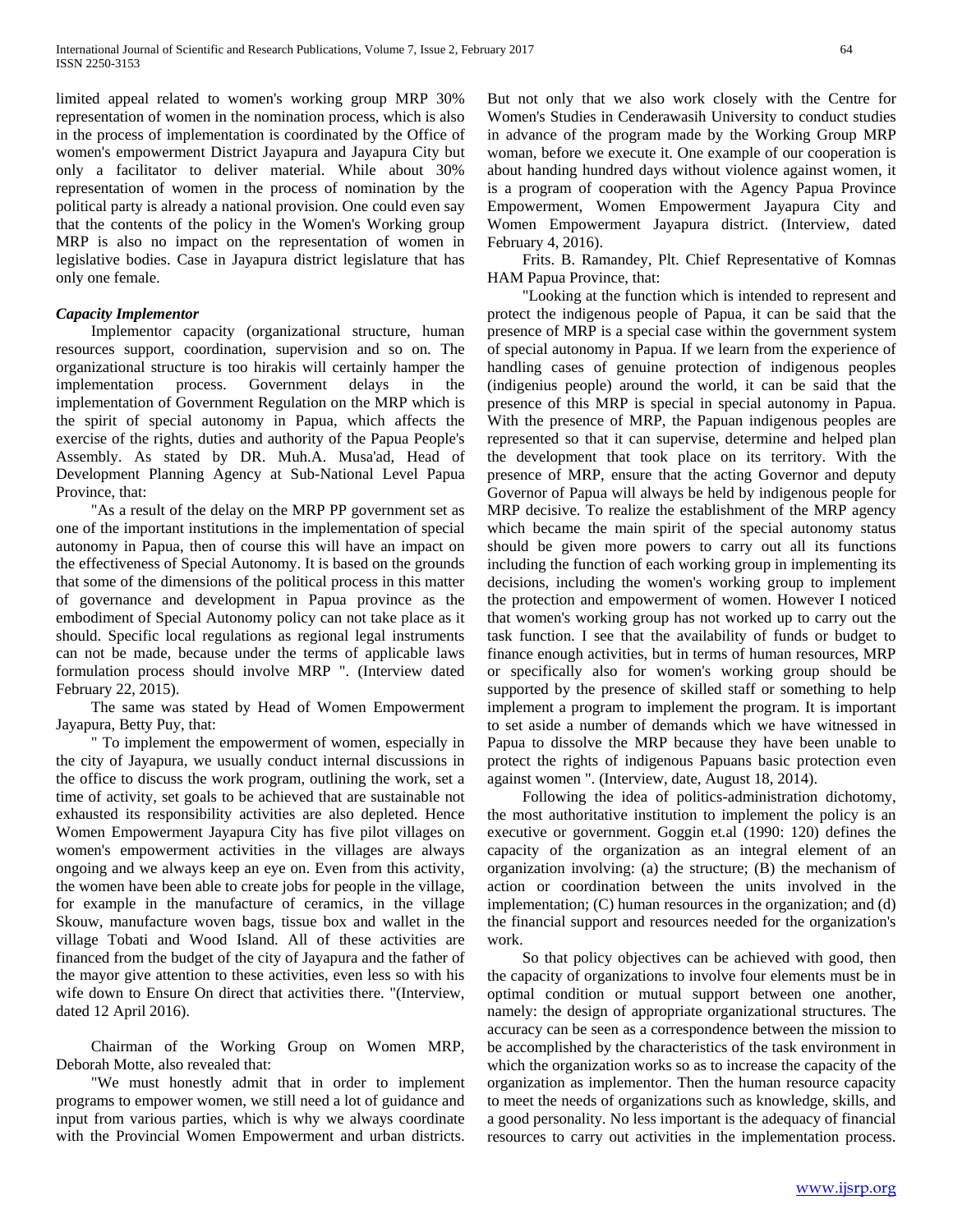Statutes as well as the adequacy of the elements associated with the formation of organizational capacity will greatly affect the quality of the organization implementers. Quality elements of the organization roomates in turn will determine how the organization is able to perform its role implementers as well (Erwan Agus Purwanto and Dyah Ratih Sulistyastuti, 2012: 128- 129).

 Crosby (1996, in Erwan Agus Purwanto and Dyah Ratih Sulistyastuti, 2012: 129), to identify the elements of organizational capacity, among others; (A) the ability to bridge the various interests; (B) the capacity to mobilize and maintain support; (C) the ability to adapt to new tasks and has a frame work to perform a learning process; (D) the ability to recognize changes in the environment; (E) ability to lobby and advocacy; (F) has the ability to monitor and control the implementation; (G) have a good coordination mechanism; (H) has a mechanism to monitor the impact of the policy.

 Implementation involves a cross-sectoral, with a character so the policy implementation process inevitably involves many actors, organizations and even other levels of governments vary.

 Policies can be achieved by either, if the capacity of organizations to involve four elements must be in optimal condition or mutual support between one another, namely: the design of appropriate organizational structures. The accuracy can be seen as a correspondence between the mission to be accomplished by the characteristics of the task environment in which the organization works so as to increase the capacity of the organization as implementor. Then the human resource capacity to meet the needs of organizations such as knowledge, skills, and a good personality. No less important is the adequacy of financial resources to carry out activities in the implementation process. Statutes as well as the adequacy of the elements associated with the formation of organizational capacity will greatly affect the quality of the organization implementers. Quality elements of the organization which in turn will determine how the organization is able to perform its role implementers as well (Erwan Agus Purwanto and Dyah Ratih Sulistyastuti, 2012: 128-129).

 Based on the research it turned out that the MRP in general as a formal political institutions (supra political structure) at the provincial level is an organization that serves as the institution cultural representation of Papuans who have certain authorities to protect the rights of the Papuan people based on respect of the customs and culture, empowering women and strengthening religious harmony. These institutions play a role in realizing the development of Papua in the future. But it turns out after the implementation of special autonomy in Papua in 2001 the newly formed institution this side in 2005.

 Delays in the formation of the MRP is then of course this will have an impact on the effectiveness of Special Autonomy. It is based on the grounds that some of the dimensions of the political process in this matter of governance and development in Papua province as the embodiment of Special Autonomy policy can not take place as it should. Specific local regulations as regional legal instruments can not be made, because under the terms of applicable laws formulation process should involve MRP.

 In the framework of the implementation of special autonomy established Papuan People's Assembly (MRP), which is the cultural representation of indigenous Papuans. MRP has

certain authorities to protect the rights of the Papuan people, based on respect for local customs and culture, empowering women and strengthening religious harmony. DPRP composed of members chosen and appointed by the legislation in force, with the arrangement, position, assignment of authority, rights and responsibilities of membership, leadership and fittings DPRP regulated in accordance with legislation. The Provincial Government is the Governor and the other provincial governments. While the MRP members are natives of Papua, consisting of representatives of indigenous, religious representatives and representatives of women. Why MRP? MRP exists because the mandate of the special autonomy law. The presence of MRP gives color in governance in Papua and simultaneously increase the superstructure of governance in Papua. MRP has a certain authority in governance in Papua, as well as to protect indigenous Papuans and the empowerment of women. For institutions it was supposed to have written authority again is not simply to give consideration and approval but must also be given legislative authority in particular.

 As has been described above that the delay in the formation of MPR also affect the implementation of government policies, both national and local policies. Local policies have only over the authority of the MRP in providing consideration and approval of the Governor and Deputy Governor are indigenous Papuans. It is then more impressed that the presence of MRP as a cultural representative body of indigenous Papuans no longer perform their duties and functions to protect the rights of the Papuan people so that more demonstration carried out pliers and demands to dissolve the MRP.

# *3.Support stakeholders*

 Enforcement of the special autonomy for Papua Province as stipulated in Law No. 21 of 2001 gives a lot of hope that should be able to become a locomotive for the acceleration of development in Papua, so that Papua can be aligned with other regions in Indonesia. In fact, entering the 15th year of this (2001- 2016) implementation of the special autonomy in Papua is considered not optimal even appeared demonstration of the failure of special autonomy in the welfare and empower indigenous Papuans.

 This legislation is seen as an instrument that is expected to stimulate the acceleration of development in Papua. This assumption is based on that special autonomy policy leeway representative for unrevealed three basic values of the construction of adequacy (sustenace), self (self-esteem), and freedom (freedom). Through the special autonomy policy is expected to improve the availability and distribution expansion of basic needs, improved living standard, as well as increased attention to the cultural values and humanity (Muhammad Abud Musa'ad, 2012: 61).

 Protection of the rights of indigenous Papuan women as a form of affirmative policies in order to empower women in Papua special autonomy as outlined in paragraph e of article 23 of Law N0. 21 of 2001 regulating the MRP obligations, namely; a) Retain and maintain the integrity of the Unitary Republic of Indonesia and serve the people of Papua Province; b) practice Pancasila and the 1945 Constitution and to obey all laws and regulations; c) Fostering the preservation of indigenous life and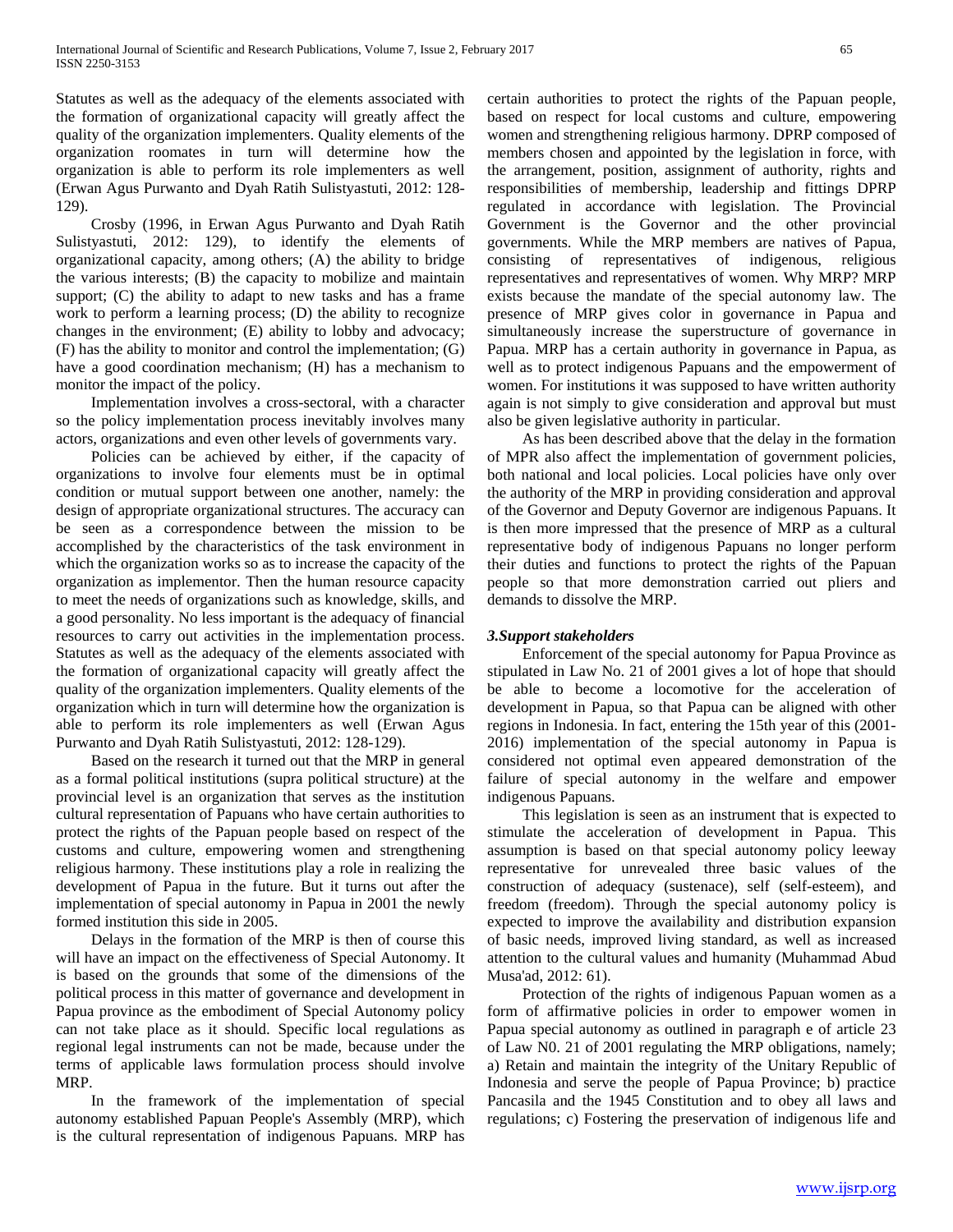culture of the organization of indigenous Papuans; d) To foster religious harmony, and; e) Encouraging women's empowerment. As well as Article 47 of Law No. 21 of 2001 states that "to uphold the human rights of women Provincial Government is obliged to foster, protect the rights and empower women with dignity and make every effort to position them as equals to men". The women's rights equal to the rights of men, when we talk about women as a member of society. In the era of reform and in the special autonomy issues concerning women should be more raised to the surface, with the hope that women can have public roles in decision-making.

 Sociological fact, that the position and status of women were worried about in the domestic level, the public, and the state showed a blurred portrait Papuan women who become the object of violence and marginalization. It is necessary for the protection of the rights of women, especially in the field of political rights in political representation. For that we need a specific policy on quotas for women and sanctions for political parties who did the quota provisions, to provide opportunities for indigenous Papuan women's representation in the legislature and executive.

 Many women do not play a role in politics, among others due to the limited opportunities and confidence for women as policy makers and decision makers with public interests. It also limited the proportion of women in the executive and legislative branches. Political ethics not considered fair and just cause is not secured equal opportunities for women to get a position and a portion of the balance in the political field as well as set out in the legislative elections law that gives a 30% quota for female representation.

 MRP is an institution cultural representation of Papuans who have certain powers. This means that such authority is limited to matters or certain aspects only. The scope of certain powers within the framework of the protection of the rights of indigenous people of Papua based on the respect for tradition and culture, women empowerment and strengthening of religious harmony.

 Related to that stakeholders support from local government in order to empower women in politics, the Head of Development Planning Agency at Sub-National Level Papua Province, argued that:

 "The local government of Papua province through the Governor Lukas Enembe, strongly supports the programprogram related to the empowerment of women, even in every SKPD The governor ordered that if any work programs related to women's empowerment then it should be implemented, even Firm empowerment of women there in the provinces and districts of the city have always received attention from pa governor. Related local government support on the budget for women empowerment programs, everything has been contained in the budget, even for MRP also provided a budget for women empowerment programs. So the point that local authorities always give an appreciation of programs or activities to empower women in all sectors. "(Interview, dated February 22, 2015).

 Head of the Jayapura City Empowerment, Betty Puy, also said the same thing stakeholders related support in implementing women's empowerment program, that:

 "Jayapura city government has always provided support in the form of a women's empowerment program facilities.

Amenities such as nets and netting cages for women who keep fish. As for the women's groups that perform activities normally prepared woven mix color poster paints, and other facilities that could help women activities. After that we did not stay silent but we do monitoring to check progress of the activities undertaken in each of the village. Related venture capital did we give but little interest once for the return while we are working with the Bank of Papua for remittance. (Interview, dated 12 April 2016).

Chairman of the Working Group on Women MRP, Deborah Motte, also revealed that: "We must honestly admit that in order to implement programs to empower women, we still need a lot of guidance and input from various parties, which is why we always coordinate with the Provincial Women Empowerment and urban districts. But not only that we also work closely with the Centre for Women's Studies in Cenderawasih University to conduct studies in advance of the program made by the Working Group MRP woman, before we execute it. One example of our cooperation is about handing hundred days without violence against women, it is a program of cooperation with the Agency Papua Province Empowerment, Women Empowerment Jayapura City and Women Empowerment Jayapura district. (Interview, dated February 4, 2016).

 By Plt. Chief Representative of Komnas HAM Papua Province, Frits B. Ramandey, states that: "The name of the national program or programs that are specifically created by specialized institutions such as the MRP had an obligation to support local government agencies. Why? Because of this institution born from the mandate of the law 21. This means that the MRP agency has the authority to protect against indigenous Papuans or perform the task the empowerment of women in accordance with the duty of every working group that is in the MRP. We of human rights Komanas also strongly supports the empowerment of women because women also have the right to equal with men. Women should be given space to work, space access to communicate with the outside world, political, economic and sector or other fields that can lift the status and dignity. That the rights of women should be supported. I think not only the government but also other stakeholders which have sided with the empowerment of women should endorse a program created by the MRP. (Interview, dated August 18, 2015).

 stakeholders related to the support of family or male / husband on the empowerment of women in politics, although the patriarchal culture is strongly held in people's lives.

 Anthropologists Cenderawasih University, Hanro Yonathan Lekitoo, states that:

 "I saw that, rooted patriarchal culture in Papua community in general and the social construction rooted more favorable to men the reason for the lack of representation of women in this Parliament. In the district of Jayapura, patriarchal culture oriented in the leadership system Ondoafi (male authority) have great influence on the political orientation of society, so that the ideal leader is a form of masculinity leader. In this social construction of men more privileged role in the public sphere, while women put in a private space. In the public space, all the roles occupied by men so automatically, public policy will be oriented to the interests of men, it will be taking place in the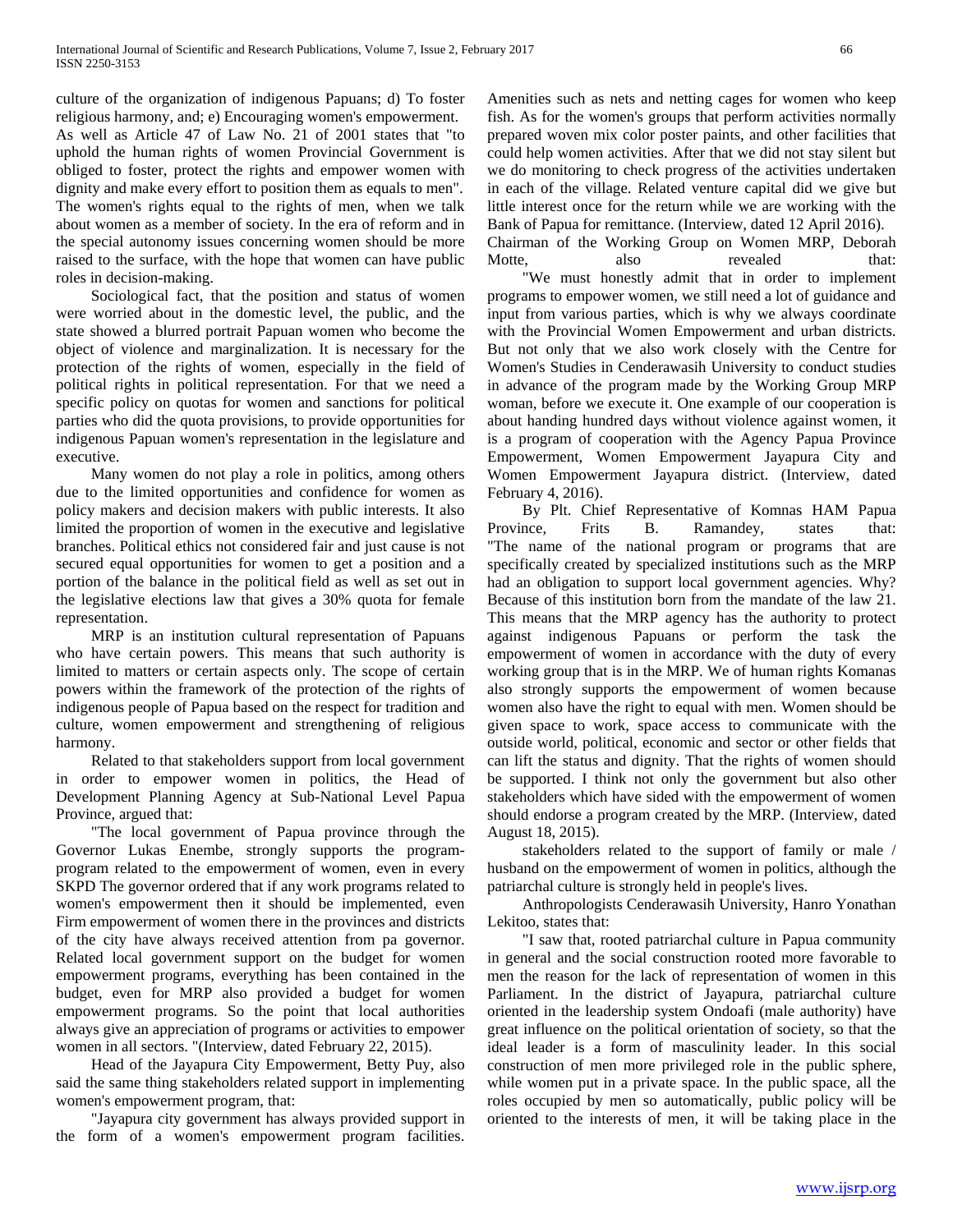sectors of political, economic and cultural life. "(Interview, dated August 12, 2015).

 Head of Women Empowerment Jayapura, Betty Puy, stating that:

 "The biggest challenge in implementing the work program of empowerment of women is a cultural factor. Not an easy thing to convince men that women also have the same rights as men. We Empowerment of Jayapura City agency must work hard to convince it. We should provide guidance on an ongoing basis to women who nurtured addition to show evidence or facts of the work of women. Examples are when the legislative elections in 2014 and then we Arm women with political rights, but when there are women who did not managed to get votes and seats in parliament Jayapura, not only KPU Jayapura City is the target of the anger of the men but the Office of Empowerment single woman becomes the target of complaints even intimidation. But I think there is another part of the women can be empowered not only in politics, back to my example of the success of the five pilot villages empowerment of women at this time and it finally paid the husband also support Reviews their wives in our program for the empowerment of cooperation. It's a long process, so do not give up to the challenge. Challenges that will Make us strong in all situations. (Interview, dated 12 April 2016).

 Chairman of the Commission of Jayapura District, Lidia Mokay, also said the same thing, that: "I take the example I just, before I became a member of the Regency Jayapura two periods, I was a member of the Association of Women I fale (one village in District Sentani, Jayapura district) working for women in the village, I was with some friends women Sentani trying to convince the male political rights, the right to life equal to men that are owned by women Sentani. Because we know how the position of women in traditional structures that women should not speak out, who are just taking care of eating in the kitchen, looking for food to feed his family. This process we do constantly, until now I entrusted served as Chairman of the Association of Women I fale (IPI). In fact, until I became a member of the Regency Jayapura first period and the second period then serves as Chairman KPU. The process to convince men about women's rights was quite long, and the process should not be stopped to be always on and always we do. I believe that there will be times when the awareness of men to support the independence of women. (Interview, dated March 11, 2016). Acting Head of Komnas HAM Representative in Papua province, Frits B. Ramabey, also conveyed the more load on appeal to men, that:

 "It is a joy when men see his sister, wife or friend see her succeed, so let leave culture or habits that are keeping women and give room for the right for women to be Able to access condition to give life to all of us. We know that women are strong, so give him room to build strength and we will enjoy the results together. (Interview, dated August 18, 2015).

 Daniel Mazmanian and Paul Sabatier outlining implementation model, known as A Framework for Policy Implementation Analysis, argues that the important role of public policy implementation is the ability to identify the variables that affect the achievement of the purposes of the formal on the overall implementation process and one of the variables in question stakeholder. The nature of the support is public concern that are momentary pose Certain Difficulties, due to push the

level of success of a policy implementation is needed touch of support from citizens. Because the mechanism of public participation is very important in the process of implementing public policy in the field. The changes to be achieved by a public policy will be very successful if at the community level, citizens have the resources and community attitudes conducive to the policies being offered to them. There is a kind of local genius (local wisdom) which is owned by the residents who can influence the success or lack of success of the implementation of public policy. And it is highly influenced by the attitudes and resources owned by citizens (Leo Agustino, 2008: 148).

 Enforcement of the special autonomy for Papua Province as stipulated in Law No. 21 of 2001 gives a lot of hope that should be able to become a locomotive for the acceleration of development in Papua, so that Papua can be aligned with other regions in Indonesia. In fact, entering the 15th year of this (2001- 2016) implementation of the special autonomy in Papua is considered not optimal even appeared demonstration of the failure of special autonomy in the welfare and empower indigenous Papuans.

 This legislation is seen as an instrument that is expected to stimulate the acceleration of development in Papua. This assumption is based on that special autonomy policy Leeway representative for actualization three basic values of the construction of adequate (sustenance),self (self-esteem), and freedom (freedom). Through the special autonomy policy is expected to improve the availability and distribution expansion of basic needs, improved living standard, as well as increased attention to the cultural values and humanity (Muhammad Abud Musa'ad, 2012: 61).

 Protection of the rights of indigenous Papuan women as a form of affirmative policies in order to empower women in Papua special autonomy as outlined in paragraph e of article 23 of Law N0. 21 of 2001 regulating the MRP obligations, namely; a) Retain and maintain the integrity of the Unitary Republic of Indonesia and serve the people of Papua Province; b) practice Pancasila and the 1945 Constitution and to obey all laws and regulations; c) Fostering the preservation of indigenous life and culture of the organization of indigenous Papuans; d) To foster religious harmony, and; e) Encouraging women's empowerment. The position and status of women were worried about in the domestic level, the public, and the state showed a blurred portrait Papuan women who become the object of violence and marginalization. It is necessary for the protection of the rights of women, especially in the field of political rights in political representation. For that we need a specific policy on quotas for women and sanctions for political parties who did the quota provisions, to provide opportunities for indigenous Papuan women's representation in the legislature and the executive. Many women do not play a role in politics, among others due to the limited opportunities and confidence for women as policy makers and decision makers with public interests. It also limited the proportion of women in the executive and legislative branches. Political ethics not considered fair and just cause is not secured equal opportunities for women to get a position and a portion of the balance in the political field as well as set out in the legislative elections law that gives a 30% quota for female representation.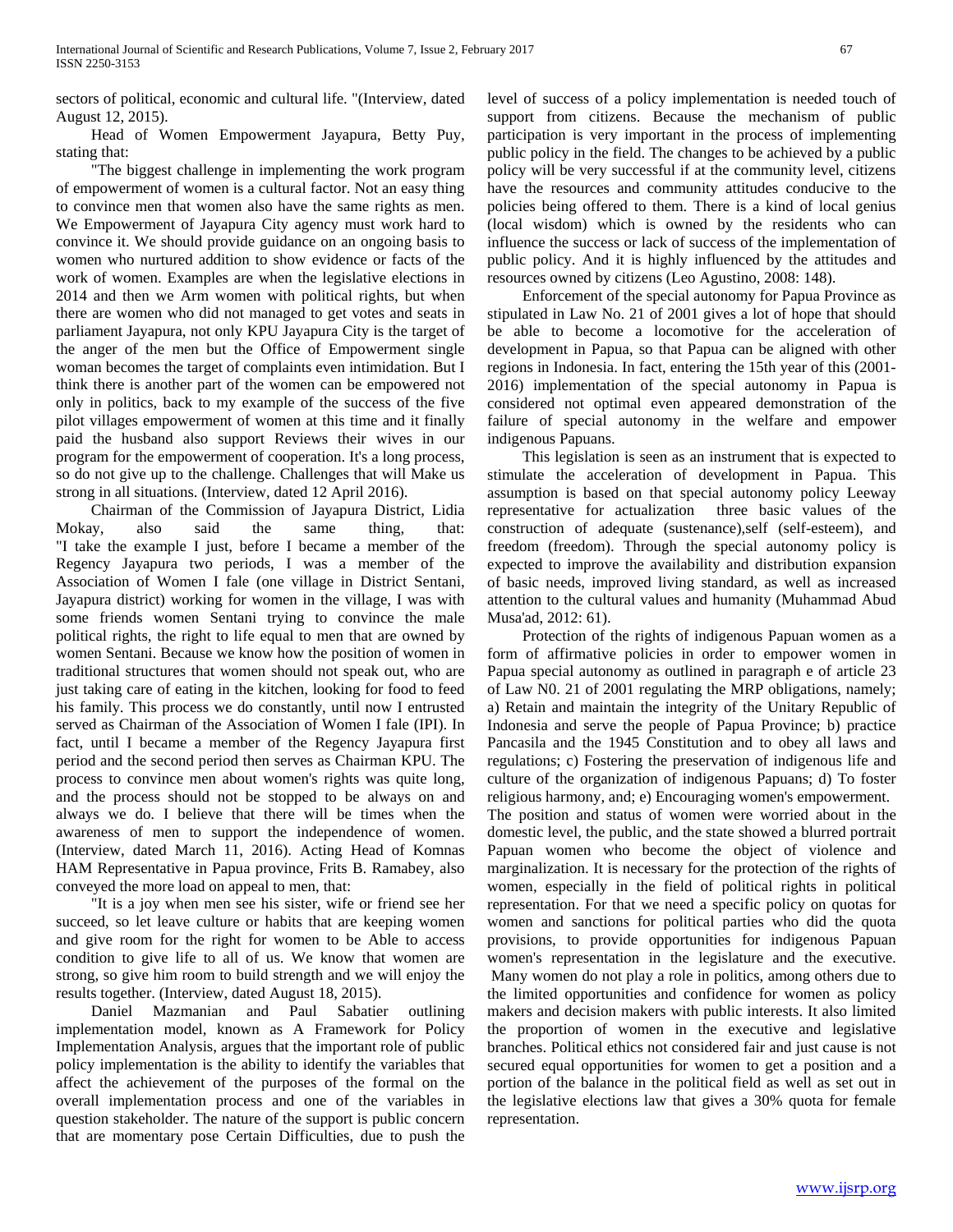MRP is an institution cultural representation of Papuans who have certain powers. This means that such authority is limited to matters or certain aspects only. The scope of certain powers within the framework of the protection of the rights of indigenous people of Papua based on the respect for tradition and culture, women empowerment and strengthening of religious harmony.

 Based on the research it turned out that the support of stakeholders can be distinguished on the institutional support of the local government and indigenous people. The support given by the local government in order to carry out the implementation of MRP Decree No. 1 of 2014 is the support of the Papua provincial government to provide a budget of budget MRP special autonomy to institutions to exercise powers, duties and functions, as proposed by DR. Moh. A. Musa'ad, Head of Development Planning Agency at Sub-National Level Papua Province. obligations of local government is to give support to the MRP agency to implement the program of work on women's empowerment, as proposed by Frits B. Ramandey, Acting Chief Representative of Komnas HAM Papua Province. In addition to the form of budgetary support, support for the provision of facilities and cooperation with both the District Women Empowerment and Women Empowerment Jayapura city also must be provided to the MRP agency in carrying out its duties. MRP women's working group also recognizes that women's empowerment program in implementing the working group of women also need help in the form of guidance and coordination with the Women's Studies Center of the Cenderawasih University.

 Support also comes from the other stakeholder groups of indigenous peoples. Given the position of women in the structure of society that recognizes the structure of patriarchal culture, the women must get permission and blessing of both husband and extended family. Based on the results of the study are indeed found many obstacles when women will be a career in politics because politics is regarded as a man of his world. But over time the girls will surely get the space and opportunity to be able to carry out the wishes and objectives so that women will also be equal to men.

# **B. Women's Empowerment Policy Implementation Model**

 With regard to research on the implementation of an affirmative action policy carried out by the Women's Working Group Majelis Rakyat Papua, the authors recommend to the parties involved in this case is the Women's Working Group Papuan People's Assembly, and local governments are involved in providing resources in the form of a budget to fund the implementation of the program affirmative action made by the working group MRP sourced from special autonomy fund allocations.

 In order that the implementation of affirmative action programs in the empowerment of women in Papua can be accomplished and provide a space for Papuan women working in politics in general legislative institutions in particular, there should be a gradual, continuous and comprehensive with attention to the factors that influence in the implementation of affirmative this action, which is the content of the policy factor, capacity and support stakeholders implementor.

 Ideally, the birth of public policy is an attempt to address the problems faced by the community (public) in the region. Because public policy is an attempt to address the problem of the public, it is fitting that effort oriented to the public interest. Community participation is considered crucial in the development of policies, because the society that most citizens understand and experience the needs and problems that it faces. Leaning on the real conditions in society, the policy created will also be accepted by society as normal at the same time has a valid effective.

 The formulation of state policy would be easier to learn when to use a particular approach or model. Political experts have developed various kinds of approaches or models that can help us to understand the political life (political life) administration, the wisdom, and so on.

 The model can be interpreted as a theory, the thought processes that can be used to solve the problem. The model policy is a policy theory. Thus it can be used for setting good a setting as the substance of the administration and in the normative substance. Speaking of settings, it is done in various ways, can be followed by proper regulation of coercion, may be by arrangement only benefit a person or group of people or for everyone, but if all ways are classified so that it will be able to give color to any policy formulation (H. Faried Ali and H. Syamsu Alam, 2012: 95).

 Model policies (policy models) is a simple representation regarding selected aspects of a problem condition prepared for specific purposes. Exactly as a policy issue that is building the mental based on conceptualization and specification of the elements of the problem conditions, policy models an artificial reconstruction of reality in a region extending from energy and environment to poverty, welfare and crime. Model policies can be said to be a concept, charts, graphs or equations. They can be used not only to describe, explain and predict the elements of a problem condition but also to improve it by recommending a series of measures to solve specific problems. The model policy is never a literal description of the problem situation. Just as a matter of policy, policy model is a tool for preparing artificially imaginatively and interpret our experience of the problem situation.

 Model helpful policy should even exist. Policy model is a simplification of system problems (messes) by helping to reduce complexity and make it manageable by the policy analysis. Policy models can help distinguish between things that are essential and which are not essential from the problem situation, reinforce the relationship between the factors or variables are important and help to explain and predict the consequences of policy choices. Policy models can also play an active and critical role in policy analysis to encourage analysts to make assumptions explicit themselves and to challenge conventional ideas and methods of analysis. Lastly, the use of policy models is not a matter of choice, because everyone uses several models. Told by Jay Forester policy model makers :

 "Everyone uses the model constantly. Each person in his personal life and his business instinctively use models to make decisions. Mental images of the world around you that you can bring to mind is the model. A person does not have a city or state government or in his head. He just has selected concepts and the relationships he used to display the real system. Mental images is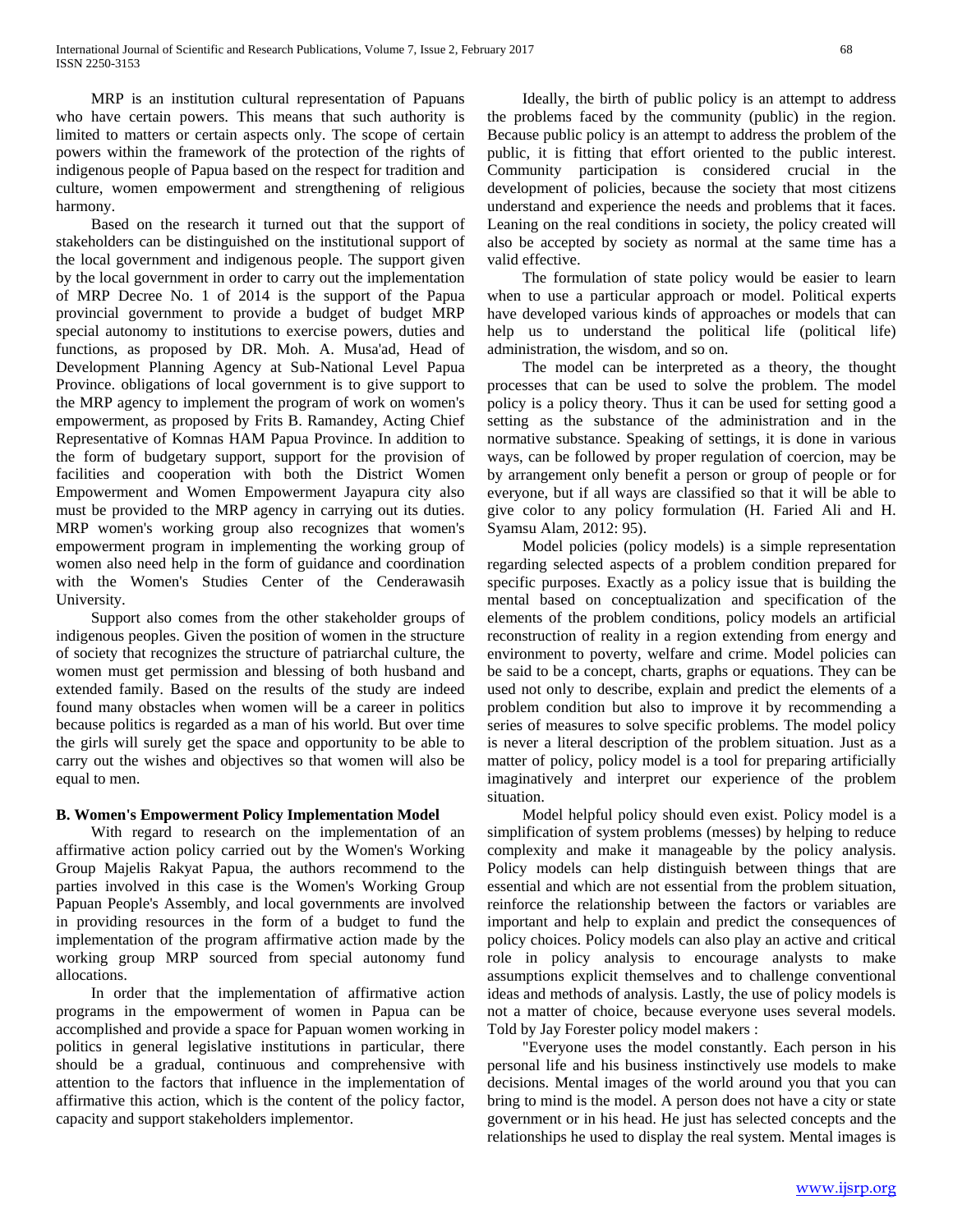a model. All the decisions we make on the basis of the model. The problem is not the use or perpetuate models. The problem is choose among many alternatives ". (William N. Dunn, 2003: 232-234).

 In this study the authors found that there are other factors that influence the implementation of an affirmative action program is that cultural factors. Its main characteristic is the existence of social relations based on the position and the role of inter-related. The social structure of a society should not be seen as containing systems of social bonds. If that view is no, then there is a risk of encountering chaos conception. To facilitate the understanding of the social structure, we must begin with social relationships, the way citizens interact, things are said and done in relation to each other. There is also their ideas about their relationship, the conception of each of the other parties, the understanding and strategies and expectations that guide their behavior. Both patterns of behavior and conceptual system has a structure, in the sense of not chaotic or haphazard, but both of these is a different structure types (Keesing, 1989: 208-209).

 Investigations social structure Papuans that the anthropologist describes several forms of social relations that organize social life a whole social life which is based on kinship and embodied in kinship terminology system as well as the inheritance of his descendants. The understanding of the term kinship important because it requires the rights and obligations that should be played in the unity of its social life. Pouwer (1966) grouped Papuans into four types of kinship systems:

- 1. The classification of relatives member parallel cousins with the same terms with a sibling. The same term to refer to the father as well as his fellow brothers mother's father and brother. Papua ethnic groups belonging to this type are: People Biak, Iha, Waropen, Senggi, Marind-anim, Humboldt Bay, and Mee. He calls this type as a type of Iroquois.
- 2. Grouping which use the same term to refer to siblings and cousins all cross and parallel. Ethnic groups belonging to this type are: the Hatam-Manikion, Mairsai, Mimika, Asmat and the East Coast Sarmi. It is classified as type Hawaiian.
- 3. Classification cousins cross matrilateral and patrilateral with different terms and for cross-cousins are influenced by the level of generation and are not symmetrical. The name for the boy's mother's brother (MSB) is the same as the mother's brother (MB). The term for the boys father's sister (FZS) is the same for boys sister (ZS). The ethnic classified in this group are people Awyu, Dani, Meibrat, Mek in Bintang mountains and Muyu. It is classified as a type of Omaha.
- 4. The classification of kinship flexibly, as the system type 1 and 2. The group belonging to this type is the Bintuni, Tor and the West Coast Sarmi. Except classification based on kinship terms, the Papuans are also distinguished by the principle of inheritance. There are two principles of inheritance descent namely (a) through the paternal line or patrilineal and contained in the Meibrat, Mee, Dani, Biak, Waropen, Wandamen, Sentani, Marind-anim and Nimboran). (B) through bilateral principle is through the lineage of the father and mother, are present in the hinterland Sarmi. (C)

community based structures ambilateral or ambilineal, which were sometimes arranged according to maternal lineage or father. Contained in the Yagai, Manikion, Mimika (De Brijn 1959: 11 of van der Leeden, 1954, Puwer, 1996). It is classified as a type of Iroquois and Hawaian.

5. The Papuans also recognize the division of society into phatry or moiety that is divided into two half people. In the Asmat is aipmu and aipem. On the Dani - Waita-Waya. the Waropen - buriworai - buriferai, and so on. See the article by Mansoben (1974, 1995); Held, 1947; Kamma, 1972; Schoorl, 1957; Heider, 1979-1980).

 In each indigenous community found a process of "political", where there are people who lead, reorganizing the organizational structure, acquiring and using power. In a society as a system we see certain problems that must be solved through certain formal political organization, for example, maintaining internal order, allocate power in making decisions about the group's activities. So it can be said that the political organization of a society is the rules or tasks are to be used to solve these problems, regardless of whether there are formal governmental organizations or not (Keesing, 1992: 38-39).

 We have seen that the community leaders worked in a variety of circumstances. The same is also encountered in the Papuan people, that they have a political system in regulating the life of each tribe are multi-ethnic.

 Papuans know the system that governs relations or relations between citizens in various activities of daily life based on their respective cultures. Papuans know the political system or political system of traditional leadership, according to Sahlins (1963) and Mansoben (1995) there are four types of political systems or in Papua namely (1) big man or men of authority: obtained through achievement. Source of power lies in the ability of the individual, material wealth, intelligence diplomacy / speech, the courage to lead the war, the physical body of a large, generous nature (Sahlins, 1963; Koentjaraningrat, 1970; Mansoben, 1995). The exercise of power is usually run by a single person. The ethnic embracing these systems are the Dani, Asmat, Mee, Meibrat, Muyu. (Mansoben, 1995). (2) the Kingdom Political System: This system is based on seniority birth inheritance and clan. Weber (1972: 126) said that as a traditional bureaucracy are on the way to recruit people to sit and bureaucracy. Usually they are recruited have a certain relationship with the authorities, such as family relationships and friendships. Here there is a clear division of authority tasks, the orientation center is trade. This type is found in Raja Ampat, Onim peninsula, MacCluer bay (bay berauw) and Kaimana. (Mansoben, 1995: 48) (3). Ondoafi Political System: This system is the inheritance of the position and the traditional bureaucracy. Region / territorial power of a leader is limited to one village and social unity composed of a group or sub-ethnic group only and orientation center is religion. There is the eastern part of Papua; Nimboran, Gulf Humboltdt, Tabla, Yaona, Skou, Arso, Waris (Mansoben, 1995: 201-220). (4) Mixed Leadership System. According Mansoben (1985) there are also other systems that reveal characteristics of achievement and inheritance system called mixed system. Meanwhile, according to Sahlins, leadership system characterized by inheritance (chief) are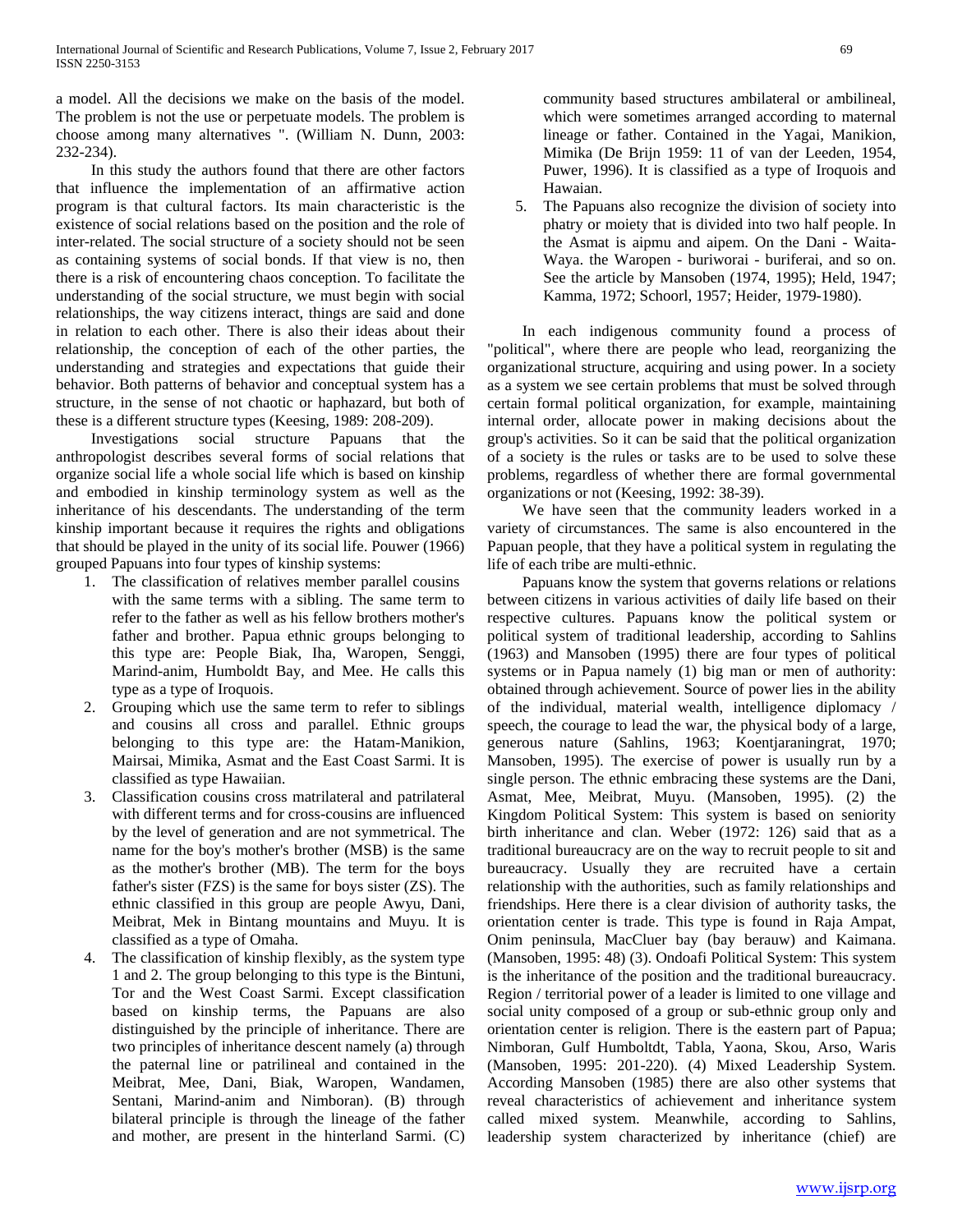classified into two types, namely the imperial system and the system Ondoafi. The second major difference lies in the political system element wide range of power and political orientation. Systems mixture leadership, leadership positions acquired through inheritance and accomplishment or based on individual abilities (achievement and descent). This type is found in the bay population Cenderawasih, Biak, Wondama, Waropen, Yawa and Maya (Mansoben, 1995: 263-307).

### IV. CONCLUSION

 Influential factor in the process of implementation of affirmative action policies to empower women of Papua, are at least three factors that affect the implementation of this policy, namely:

#### **1. Content Policy**

 Policy content of SK MRP No. 1 Year 2014 on the Establishment of Activity Plan and Schedule of Events Working Group on Women MRP Session Year 2014 Advocacy program in the framework of protection, empowerment and alignments in the political sphere, namely the right to political representation, did not elaborate on issues of women empowerment but its implementation only limited appeal related to women's working group MRP 30% representation of women in the nomination process, which is also in the process of implementation is coordinated by the Office of women's Empowerment Jayapura District and Jayapura City but only a facilitator to deliver material. While about 30% representation of women in the process of nomination by the political party is already a national provision. One could even say that the contents of the policy in the Women's Working group MRP is also no impact on the representation of women in legislative bodies. Case in Jayapura district legislature that has only one female.

#### **2. Capacity Implementor**

 Based on the research it turned out that the MRP in general as a formal political institutions (supra political structure) at the provincial level is an organization that serves as the institution cultural representation of Papuans who have certain authorities to protect the rights of the Papuan people based on respect of the customs and culture, empowering women and strengthening religious harmony. These institutions play a role in realizing the development of Papua in the future. But it turns out after the implementation of special autonomy in Papua in 2001 the newly formed institution this side in 2005.

 Delays in the formation of the MRP is then of course this will have an impact on the effectiveness of Special Autonomy. It is based on the grounds that some of the dimensions of the political process in this matter of governance and development in Papua province as the embodiment of Special Autonomy policy can not take place as it should. Specific local regulations as regional legal instruments can not be made, because under the terms of applicable laws formulation process should involve MRP. Delays in the formation of MPR also affect the implementation of government policies, both national and local policies. Local policies have only over the authority of the MRP in providing consideration and approval of the Governor and Deputy Governor are indigenous Papuans. It is then more impressed that the presence of MRP as a cultural representative body of indigenous Papuans no longer perform their duties and functions to protect the rights of the Papuan people so that more demonstration carried out pliers and demands to dissolve the MRP.

 In the framework of the implementation of special autonomy established Papuan People's Assembly (MRP), which is the cultural representation of indigenous Papuans. MRP has certain authorities to protect the rights of the Papuan people, based on respect for local customs and culture, empowering women and strengthening religious harmony. DPRP composed of members chosen and appointed by the legislation in force, with the arrangement, position, assignment of authority, rights and responsibilities of membership, leadership and fittings DPRP regulated in accordance with legislation. The Provincial Government is the Governor and the other provincial governments. While the MRP members are natives of Papua, consisting of representatives of indigenous, religious representatives and representatives of women. Why MRP? MRP exists because the mandate of the special autonomy law. The presence of MRP gives color in governance in Papua and simultaneously increase the superstructure of governance in Papua. MRP has a certain authority in governance in Papua, as well as to protect indigenous Papuans and the empowerment of women. For institutions it was supposed to have written authority again is not simply to give consideration and approval but must also be given legislative authority in particular.

### **3. Stakeholder Support**

 Support stakeholders can be distinguished on the institutional support of the local government and support of indigenous peoples. The support given by the local government in order to carry out the implementation of MRP Decree No. 1 of 2014 is the support of the Papua provincial government to provide a budget of budget MRP special autonomy to institutions to exercise powers, duties and functions. The obligation of local government is to give support to the MRP agency to implement the program of work on women's empowerment. In addition to the form of budgetary support, support for the provision of facilities and cooperation with both the District Women Empowerment and Women Empowerment Jayapura city also must be provided to the MRP agency in carrying out its duties. MRP women's working group also recognizes that women's empowerment program in implementing the working group of women also need help in the form of guidance and coordination with the Women's Studies Center of the Cenderawasih University.

 Support also comes from the other stakeholder groups of indigenous peoples. Given the position of women in the structure of society that recognizes the structure of patriarchal culture, the women must get permission and blessing of both husband and extended family. Based on the results of the study are indeed found many obstacles when women will be a career in politics because politics is regarded as a man of his world. But over time the girls will surely get the space and opportunity to be Able to carry out the wishes and objectives so that women will Also parallel with men.